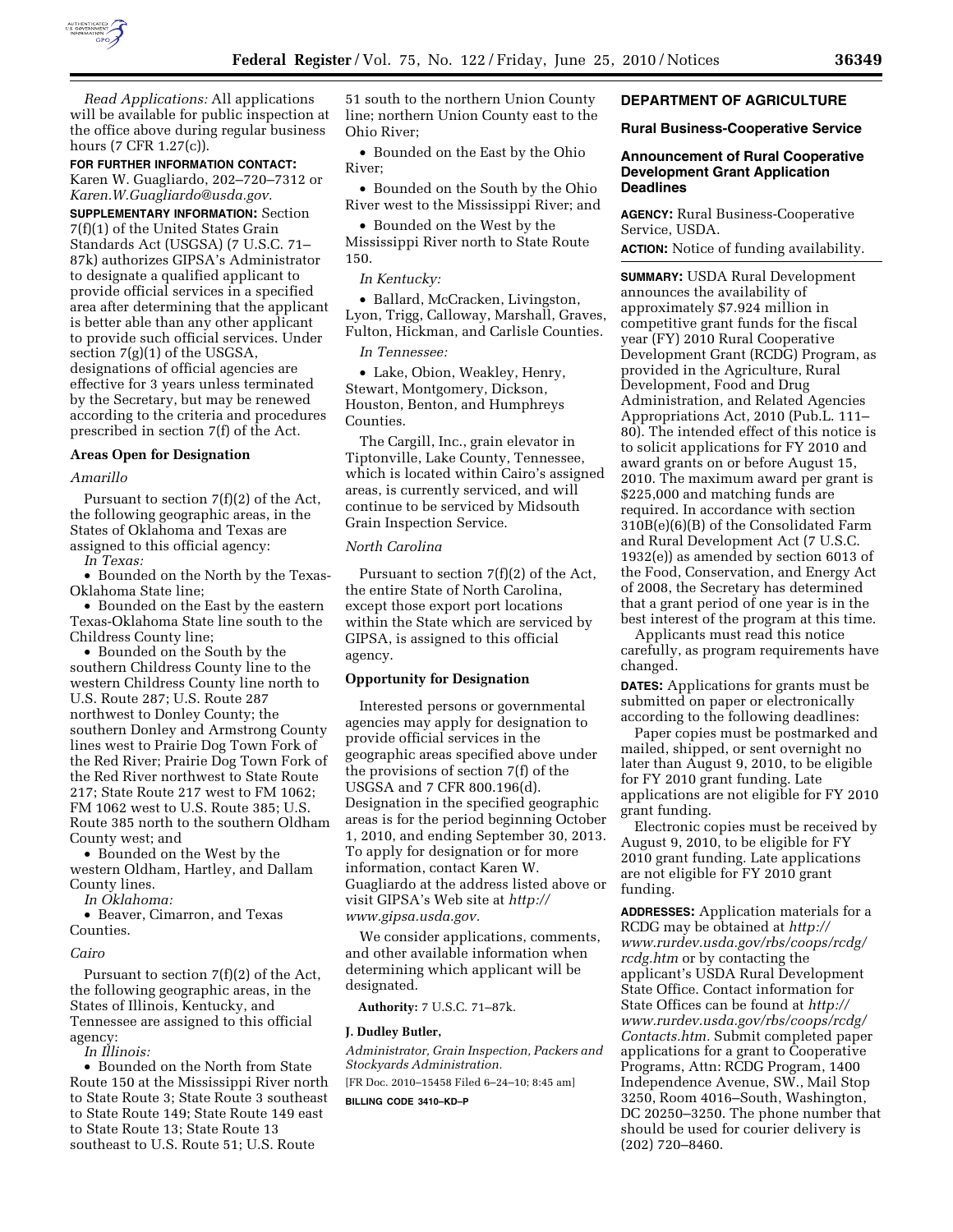Submit electronic grant applications at *http://www.grants.gov,* following the instructions found on this Web site.

**FOR FURTHER INFORMATION CONTACT:** Visit the program Web site at *http:// www.rurdev.usda.gov/rbs/coops/rcdg/ rcdg.htm* for application assistance or contact your USDA Rural Development State Office. Contact information may be obtained at *http://www.rurdev.usda.gov/ rbs/coops/rcdg/Contacts.htm.*  Applicants are encouraged to contact their State Offices well in advance of the deadline to discuss their projects and ask any questions about the application process.

# **SUPPLEMENTARY INFORMATION:**

### **Overview**

*Federal Agency:* Rural Business-Cooperative Service (RBS).

*Funding Opportunity Title:* Rural Cooperative Development Grant.

*Announcement Type:* Initial announcement.

*Catalog of Federal Domestic* 

*Assistance Number:* 10.771.

*Dates:* Application Deadline: Completed applications for grants may be submitted on paper or electronically according to the following deadlines:

Paper copies must be postmarked and mailed, shipped, or sent overnight no later than August 9, 2010, to be eligible for FY 2010 grant funding. Electronic copies must be received by August 9, 2010, to be eligible for FY 2010 grant funding.

Late applications are not eligible for FY 2010 grant funding.

# **I. Funding Opportunity Description**

RCDGs are authorized by section 310B(e) of the Consolidated Farm and Rural Development Act (7 U.S.C. 1932(e)) as amended by section 6013 of the Food, Conservation and Energy Act of 2008. Regulations implementing this authority are in 7 CFR part 4284, subparts A and F. The primary objective of the RCDG program is to improve the economic condition of rural areas through cooperative development. Grant funds are provided for the establishment and operation of Centers that have the expertise, or who can contract out for the expertise, to assist individuals or entities in the startup, expansion or operational improvement of rural businesses, especially cooperative or mutually-owned businesses (Section 310B(e)(5)). In addition, the Agency is interested specifically in projects designed to help cooperatives and mutually-owned businesses to create wealth in rural communities so that they are self-sustaining, repopulating, and thriving economically, using the following key USDA strategies:

i. Local and regional food systems as a strategy for encouraging production agriculture and related industries in new wealth creation;

ii. Renewable energy generation, energy conservation, and/or climate change adaptation or mitigation as strategies for quality job creation;

iii. Use of broadband and other critical infrastructure as a strategy to facilitate local entrepreneurship and expansion of market opportunities for small businesses;

iv. Access to capital in rural areas as a strategy to ensure continuous business development and job creation/retention; and

v. Innovative utilization of natural resources as a strategy to expand business opportunities.

The program is administered through USDA Rural Development State Offices.

### *Definitions*

The definitions published at 7 CFR 4284.3 and 7 CFR 4284.504 are incorporated by reference. The definition of "rural" and "rural area," at section 343(a) of the Consolidated Farm and Rural Development Act (7 U.S.C. 1991(a), as amended by Section 6018 of the Food, Conservation, and Energy Act of 2008, are also incorporated by reference. In addition, since there has been some confusion on the Agency's meaning of the term "conflict of interest,'' the Agency is providing clarification on what it means by this term.

*Conflict of interest*—A situation in which the ability of a person or entity to act impartially would be questionable due to competing professional or personal interests. An example of conflict of interest occurs when the grantee's employees, board of directors, or the immediate family of either, have a legal or personal financial interest in the recipients receiving the benefits or services of the grant.

*Mutually—owned business*—An organization owned and governed by members who either are its consumers, producers, employees, or suppliers.

### **II. Award Information**

*Type of Award:* Grant. *Fiscal Year Funds:* FY 2010. *Approximate Total Funding:* \$7.924 million.

*Approximate Number of Awards:* 35 *Approximate Average Award:*  \$225,000.

*Floor of Award Range:* None. *Ceiling of Award Range:* \$225,000. *Anticipated Award Date:* August 16, 2010.

*Budget Period Length:* 12 months. *Project Period Length:* 12 months.

## **III. Eligibility Information**

### *A. Eligible Applicants*

Grants may be made to nonprofit corporations and accredited institutions of higher education. Grants may not be made to public bodies or to individuals.

## *B. Cost Sharing or Matching*

The matching fund requirement is 25 percent of the total project cost (5 percent in the case of 1994 Institutions). Applicants must verify in their applications that all matching funds are available during the grant period. If an applicant is awarded a grant, additional verification documentation regarding the availability of matching funds may be required. All of the matching funds must be spent on eligible expenses during the grant period, and must be from eligible sources. Unless provided by other authorizing legislation, other Federal grant funds cannot be used as matching funds. However, matching funds may include loan proceeds from Federal sources. Matching funds must be spent in advance or as a pro-rata portion of grant funds being expended. All of the matching funds must be provided by either the applicant or a third party in the form of cash or inkind contributions. The Center must be able to document and verify the number of hours worked and the value associated with the in-kind contribution. Due to the difficulty in distinguishing the responsibilities normally associated with board/ advisory council membership versus those directly associated with specific Center projects, the Agency will no longer accept board/advisory council members' time as an eligible in-kind match contribution. However, in-kind contributions from board/advisory council members in the form of their travel, incidentals, etc. are acceptable if the Center has established written policies explaining how these costs are normally reimbursed, including rates, and an explanation of this policy is included in the application. Otherwise, the in-kind contributions will not be considered to be an eligible match and may cause the application to be determined ineligible for funding. Inkind contributions provided by individuals, businesses, or cooperatives which are being assisted by the Center can not be provided for the direct benefit of their own projects as USDA Rural Development considers this to be a conflict of interest or the appearance of a Conflict Of Interest.

## *C. Other Eligibility Requirements*

Grant Period Eligibility: Applications should have a timeframe of no more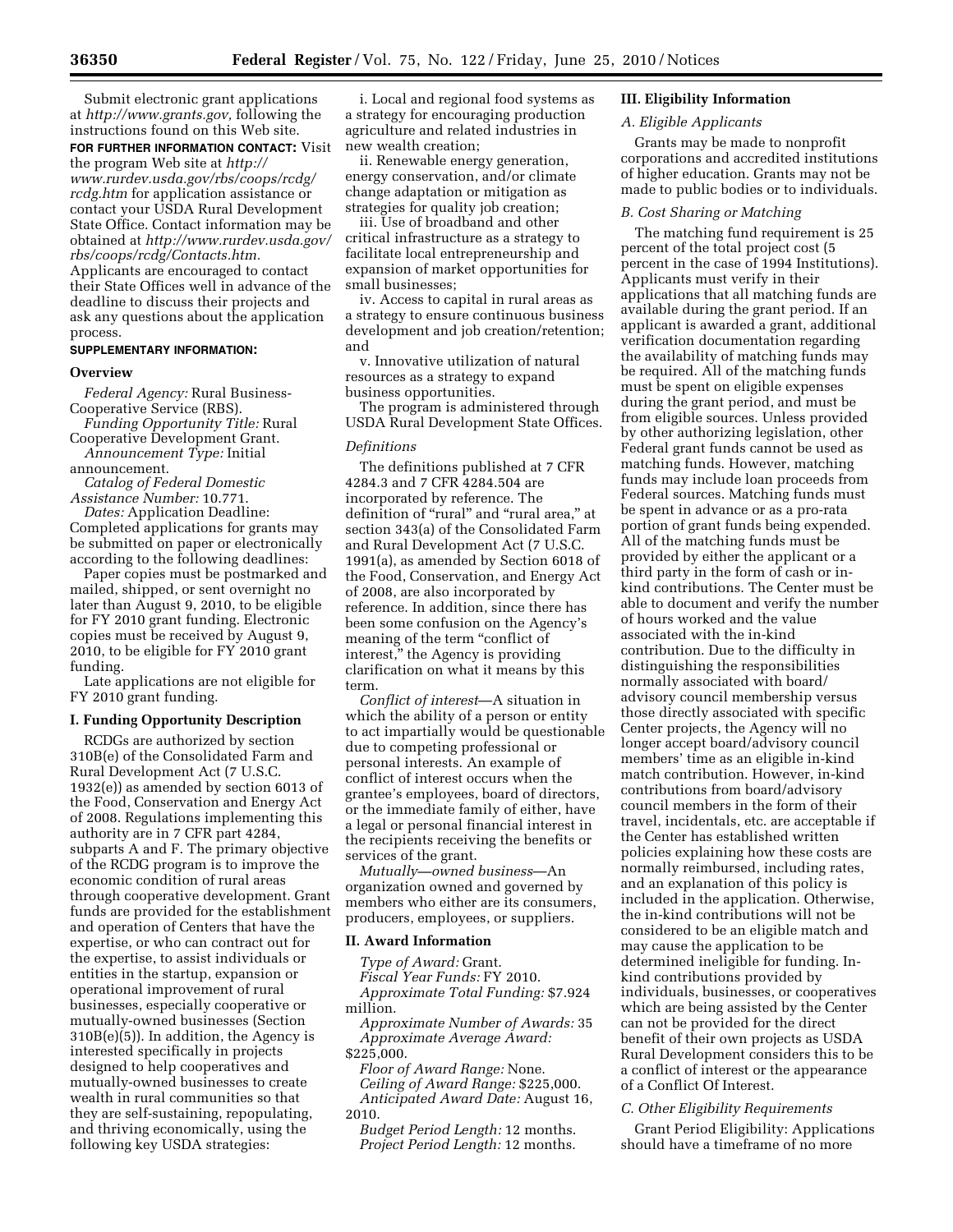than 365 consecutive days with the time period beginning no earlier than October 1, 2010 and no later than January 3, 2011. Projects must be completed within the 1-year timeframe. The Agency may approve requests to extend the grant period for up to twelve months at the discretion of the Agency. However, should the grantee compete successfully for an RCDG grant during the subsequent grant cycle, the first grant must be closed before funds can be obligated for the subsequent grant.

*Completeness Eligibility:* Applications without sufficient information to determine eligibility and scoring will be considered ineligible. Applications that are non-responsive to this notice will be considered ineligible.

*Activity Eligibility:* Applications must propose the development or continuation of a cooperative development center concept or they will not be considered for funding. In addition, the following applications will not be considered for funding. Applications that:

i. Focus assistance on only one cooperative or mutually-owned business.

ii. Request more than the maximum grant amount.

iii. Propose ineligible costs that equal more than 10 percent of the total project(Applications with ineligible costs of 10 percent or less of total project costs that are selected for funding must remove all ineligible costs from the budget and replace them with eligible activities or reduce the amount of the grant award accordingly).

# **IV. Application and Submission Information**

## *A. Address To Request Application Package*

The application package for applying on paper for this funding opportunity can be obtained at *http:// www.rurdev.usda.gov/rbs/coops/rcdg/ rcdg.htm.* For electronic applications, applicants must visit *http:// www.grants.gov* and follow the instructions.

### *B. Submission Dates and Times*

Applicants may submit their applications to their State Rural Development Office for a preliminary review up to 45 days prior to the final application deadline published in this notice. The preliminary review will assess applicant and project eligibility, as well as completeness of the application in terms of presence of the required elements. Should the Agency identify missing or incomplete elements, the applicant will be notified and given an opportunity to submit the missing elements before the final deadline published in the **Federal Register**. Missing elements will not be accepted after the final application deadline. This preliminary review is an informal assessment of the application and not a final evaluation of the application. Findings of the preliminary review are courtesy only and are not binding on the Agency nor are they appealable. Applications must be submitted on paper or electronically.

Final paper applications must be postmarked and mailed, shipped, or sent overnight no later than August 9, 2010, to be eligible for FY 2010 grant funding. Applications postmarked, mailed, or shipped after August 9, 2010 will not be processed. Final electronic applications must be received by August 9, 2010, to be eligible for FY 2010 grant funding. If the application is submitted electronically, the applicant must follow the instructions given at *http:// www.grants.gov.* Applicants are advised to visit the site well in advance of the application deadline if they plan to apply electronically to ensure they have obtained the proper authentication and have sufficient computer resources to complete the application.

# *C. Content and Form of Submission*

An application guide may be viewed at *http://www.rurdev.usda.gov/rbs/ coops/rcdg/rcdg.htm.* It is recommended that applicants use the template provided on the Web site. The template can be filled out electronically and printed out for submission with the required forms for paper submission or it can be filled out electronically and submitted as an attachment through *http://www.grants.gov.* 

The submission must include all pages of the application. It is recommended that the application be in black and white, not color. Those evaluating the application will only receive black and white images.

The Agency will then screen all applications for eligibility to determine whether the application is sufficiently responsive to the requirements set forth in this notice to allow for an informed review. Information submitted as part of the application will be protected to the extent permitted by law. An application guide and forms are available online at *http://www.rurdev.usda.gov/rbs/coops/ rcdg/rcdg.htm* 

Applicants must complete and submit the following elements as part of the application package.

1. Form SF–424, ''Application for Federal Assistance,'' must be completed, signed, and must include a DUNS number. The DUNS number is a nine-

digit identification number which uniquely identifies business entities. There is no charge. To obtain a DUNS number, access *http://www.dnb.com/us/*  or call 866–705–5711. For more information, see the RCDG web site at *http://www.rurdev.usda.gov/rbs/coops/ rcdg/rcdg.htm* or contact the applicant's USDA Rural Development State Office. Contact information for State Offices can be found at *http:// www.rurdev.usda.gov/rbs/coops/rcdg/ Contacts.htm.* 

2. Form SF–424A, ''Budget Information—Non-Construction Programs,'' must be completed and signed.

3. Form SF–424B, ''Assurances—Non-Construction Programs,'' must be completed and signed.

4. Survey on Ensuring Equal Opportunity for Applicants. The Agency is required to make this survey available to all nonprofit applicants. Submission of this form is voluntary.

5. Title Page. To include the title of the project as well as any other relevant identifying information.

6. Table of Contents. To facilitate review, include page numbers for each component of the application.

7. Executive Summary. A summary of the proposal, not to exceed two pages, must briefly describe the Center, including project goals and tasks to be accomplished, the amount requested, how the work will be performed (e.g., Center staff, consultants, or contractors) and the percentage of work that will be performed among the parties.

8. Eligibility Discussion. The applicant must describe, not to exceed two pages, how it meets the applicant, matching, grant period and activity eligibility requirements.

9. Proposal Narrative. The proposal narrative is limited to a total of 40 pages.

i. Project Title. The title of the proposed project must be brief, not to exceed 75 characters, yet describe the essentials of the project. If a title page was included under number 5 above, it is not necessary to include an additional title page under this section.

ii. Information Sheet. A separate onepage information sheet listing each of the evaluation criteria referenced in this funding announcement, followed by the page numbers of all relevant material and documentation contained in the proposal that address or support the criteria. If the evaluation criteria are listed on the Table of Contents and specifically and individually addressed in narrative form, then it is not necessary to include an information sheet under this section.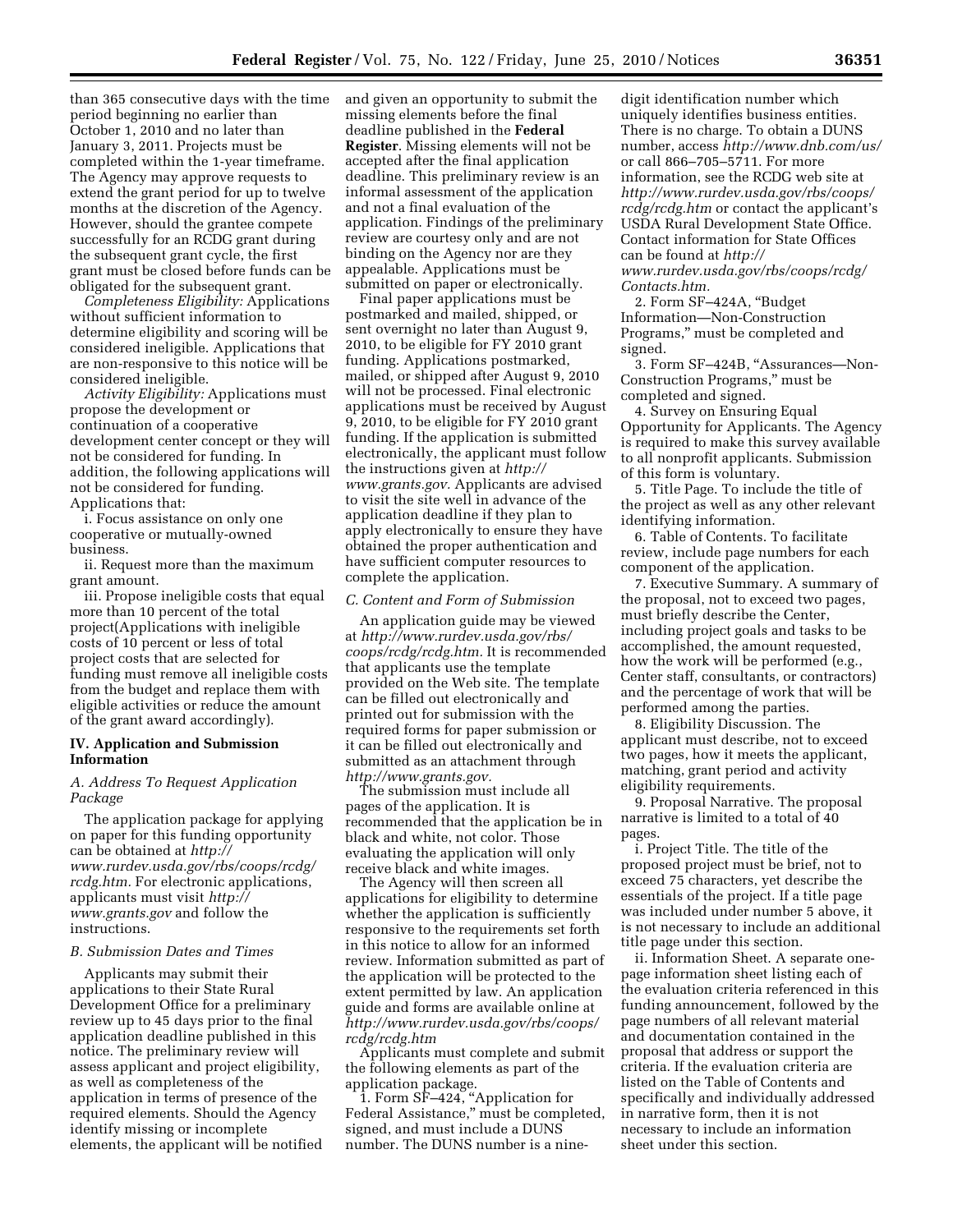iii. Goals of the Project. The applicant must include the following statements in this section of the narrative to demonstrate that the Center is following these statutory requirements:

1. A statement that substantiates that the Center will effectively serve rural areas in the United States;

2. A statement that the primary objective of the Center will be to improve the economic condition of rural areas through cooperative development;

3. A description of the contributions that the proposed activities are likely to make to the improvement of the economic conditions of the rural areas for which the Center will provide services. Expected economic impacts should be tied to tasks included in the work plan and budget; and

4. A statement that the Center, in carrying out its activities, will seek, where appropriate, the advice, participation, expertise, and assistance of representatives of business, industry, educational institutions, the Federal government, and State and local governments.

iv. Performance Measures. The Agency has established annual performance evaluation measures to evaluate the RCDG program. Applicants must provide estimates on the following performance evaluation measures.

• Number of groups who are not legal entities assisted.

• Number of businesses that are not cooperatives assisted.

• Number of cooperatives assisted.

• Number of businesses incorporated

that are not cooperatives. • Number of cooperatives

incorporated.

• Total number of jobs created as a result of assistance (Note: where not relevant—housing, for example—the applicant should suggest a more relevant performance measure).

• Total number of jobs saved as a result of assistance (Note: where not appropriate—housing, for example—the applicant should suggest a more appropriate performance measure).

• Number of jobs created for the Center as a result of RCDG funding.

• Number of jobs saved for the Center as a result of RCDG funding.

If selected for funding, the applicant will be required to report actual numbers for these performance elements on a semi-annual basis and in the final performance report. Additional information on post-award requirements can be found in Section VI. Applicants must also suggest additional performance elements in the event the proposal receives grant funding. These additional criteria should be specific,

measurable performance elements, but are not binding on USDA.

v. Undertakings. The applicant must describe in the application how it will undertake to do each of the following:

1. Take all practicable steps to develop continuing sources of financial support for the Center, particularly from sources in the private sectors;

2. Make arrangements for the Center's activities to be monitored and evaluated; and

3. Provide an accounting for the money received by the grantee in accordance with 7 CFR part 4284, subpart F.

vi. Work Plan and Budget (should be presented under proposal evaluation criterion number 6, utilizing the specific requirements in section V.A.6).

vii. Delivery of Technical Assistance and Other Services Delivery of technical assistance in rural areas to promote and assist the development of cooperatively and mutually-owned businesses should be described under proposal evaluation criterion number 2, utilizing the specific requirements under section V.A.2.

viii. Qualifications of Personnel (should be presented under proposal evaluation criterion number 7, utilizing the specific requirements under section V.A.7.).

ix. Local Support (should be described under proposal evaluation criterion number 8, utilizing the requirements in section V.A.8.).

x. Future Support (should be described under proposal evaluation criterion number 9, utilizing the specific requirements under V.A.9.).

xi. Proposal Evaluation Criteria. Each of the evaluation criteria referenced in this funding announcement must be specifically and individually addressed in narrative form. Applications that do not address all of the proposal evaluation criteria will be considered ineligible. See Section V.A. for a description of the Proposal Evaluation Criteria.

10. Certification of Judgment Owed to the United States. Applicants must certify that there are no current outstanding Federal judgments against them. No grant funds shall be used to pay a judgment obtained by the United States other than judgment in tax court. It is suggested that applicants use the following language for the certification. ''*[INSERT NAME OF APPLICANT] certifies that the United States has not obtained an unsatisfied judgment against it and will not use grant funds to pay any judgments obtained by the United States.*'' A separate signature is not required.

11. Certification of Matching Funds. Applicants must certify that matching

funds will be available at the same time grant funds are anticipated to be spent and that expenditures of matching funds are pro-rated, such that for every dollar of the total project cost, not less than the required amount of matching funds will have been expended prior to submitting the request for reimbursement. Please note that this certification is a separate requirement from the Verification of Matching Funds requirement. To satisfy the Certification requirement, applicants should include this statement for this section: ''*[INSERT NAME OF APPLICANT] certifies that matching funds will be available at the same time grant funds are anticipated to be spent and that expenditures of matching funds shall be pro-rated, such that* 

*\* \* \* and that matching funds will be spent in advance of grant funding, such that for every dollar of the total project cost, at least 25 cents (5 cents for 1994 Institutions) of matching funds will have been expended prior to submitting the request for reimbursement.*'' A separate signature is not required. In the case of fund advances, the applicant will certify that for every dollar of funds advanced, at least 25 cents (5 cents for 1994 Institutions) of matching funds will be expended.

12. Verification of Matching Funds. Applicants must provide documentation of all proposed matching funds, both cash and in-kind. Matching funds must be used for eligible purposes and expenditures for this grant program. The documentation must be included in Appendix A of the application and will not count towards the 40-page limitation. Template letters for each type of matching funds are available at *http://www.rurdev.usda.gov/rbs/coops/ rcdg/verifymatchsample.doc.* 

If matching funds are to be provided in cash, the following requirements must be met at the time of application. Additional documentation may be required if a grant is awarded.

Applicant: The application must include a statement verifying (1) the amount of the cash and (2) the source of the cash. If the applicant is paying for goods and/or services as part of the matching funds contribution, the expenditure is considered a cash match, and should be verified as such.

Third-party: The application must include a signed letter from the third party verifying (1) how much cash will be donated and (2) that it will be available corresponding to the proposed grant period or donated on a specific date within the grant period. Cash matching contributions from thirdparties are to be used for Center operations and cannot be used to provide services which directly benefit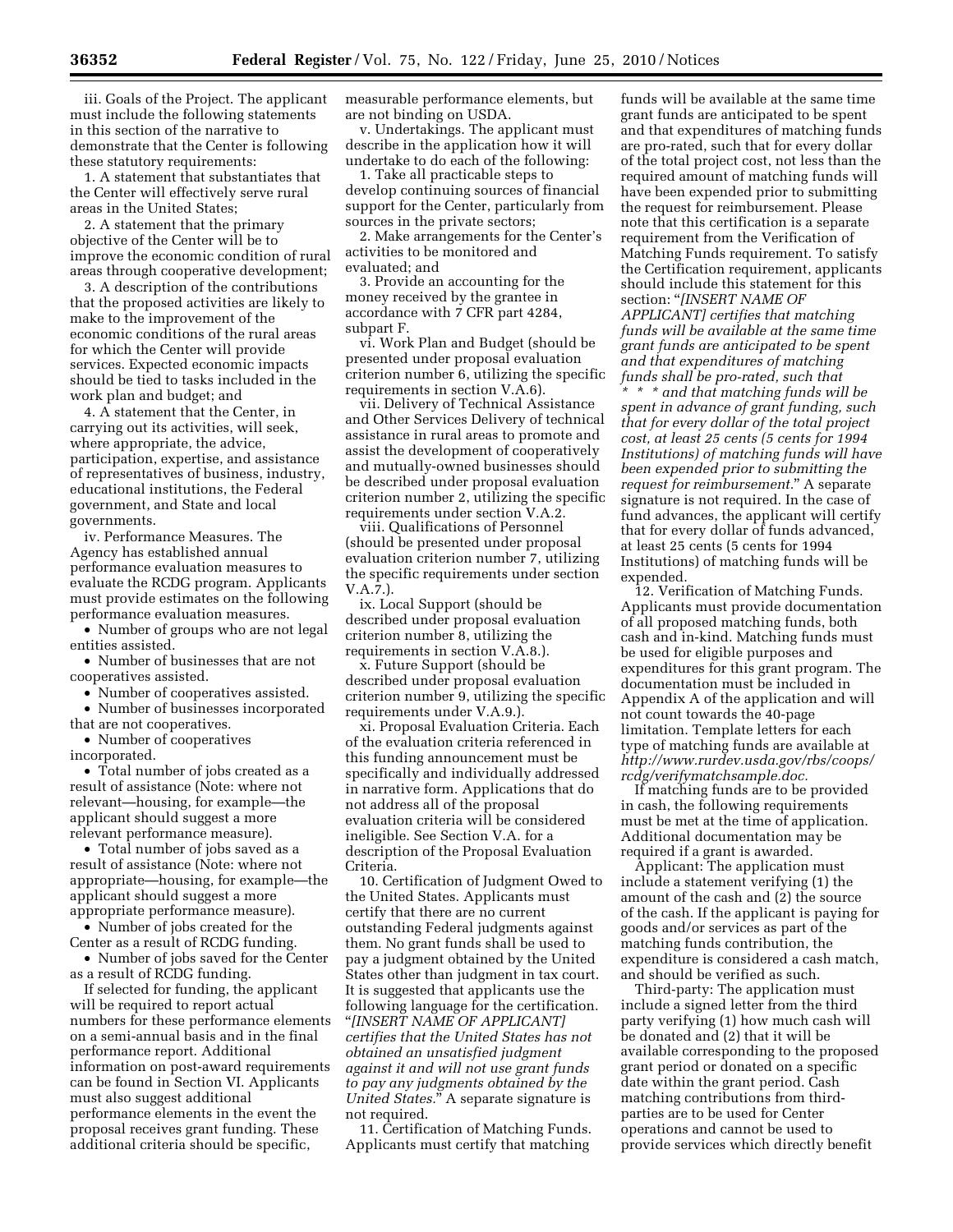the third-party contributor. Contributors of cash matching contributions may not limit or direct how or where the Center may use the contributions.

If matching funds are to be provided by an in-kind donation, the following requirements must be met.

Applicant: The application must include a signed letter from the applicant or its authorized representative verifying (1) the nature of the goods and/or services to be donated and how they will be used, (2) when the goods and/or services will be donated (*i.e.,* corresponding to the proposed grant period or to specific dates within the grant period), and (3) the value of the goods and/or services.

Third-Party: The application must include a signed letter from the third party verifying (1) the nature of the goods and/or services to be donated and how they will be used, (2) when the goods and/or services will be donated (*i.e.,* corresponding to the proposed grant period or to specific dates within the grant period when matching contributions will be made available), and (3) the value of the goods and/or services. It should be noted that nonprofit or other organizations contributing the services of affiliated volunteers must follow the third-party verification requirement above, for each individual volunteer.

Applicants should note the following:

• Only goods or services for which no expenditure is made can be considered in-kind.

• In-kind contributions that are overvalued will not be accepted. The valuation process for in-kind funds does not need to be included in the application, but the applicant must be able to demonstrate how the valuation was derived at the time of notification of tentative selection for the grant award, or the grant award may be withdrawn or the amount of the grant may be reduced. Matching funds donated outside the proposed time period of the grant will not be accepted.

• Examples of unacceptable matching funds are in-kind contributions from individuals, businesses, or cooperatives being assisted by the Center to benefit their own project; donations of fixed equipment and buildings; and costs related to the preparation of the RCDG application package.

Expected program income may not be used to fulfill the matching funds requirement at the time of application. However, if there are contracts to provide services in place at the time of application, they may be treated as cash match. If program income is earned during the time period of the grant, it is subject to applicable requirements of 7

CFR part 3015, subpart F and 7 CFR part 3019.24 and any provisions in the Grant Agreement.

### *D. Submission Dates and Times*

*Application Deadline Date:* August 9, 2010.

*Explanation of Deadlines:* Paper applications must be postmarked by the deadline date (see Section IV.G for the address). Electronic applications must be received by *http://www.grants.gov* by the deadline date. If the application does not meet the deadline above, it will not be considered for funding. The applicant will be notified if the application does not meet the submission requirements. The applicant will also be notified by mail or by e-mail if the application is received on time.

## *E. Intergovernmental Review of Applications*

Executive Order (EO) 12372, Intergovernmental review of Federal programs, applies to this program. This EO requires that Federal agencies provide opportunities for consultation on proposed assistance with State and local governments. Many states have established a Single Point of Contact (SPOC) to facilitate this consultation. For a list of states that maintain an SPOC, please see the White House Web site: *http://www.whitehouse.gov/omb/ grants/spoc.html*. If an applicant's state has an SPOC, the applicant may submit a copy of the application directly for review. Any comments obtained through the SPOC must be provided to USDA Rural Development for consideration as part of the application. If the applicant's state has not established an SPOC, or the applicant does not want to submit a copy of the application, USDA Rural Development will submit the application to the SPOC or other appropriate agency or agencies.

Applicants are also encouraged to contact the USDA Rural Development State Office for assistance and questions on this process. Contact information for USDA Rural Development State Offices can be viewed at *http:// www.rurdev.usda.gov/rbs/coops/rcdg/ Contacts.htm*.

### *F. Funding Restrictions*

Funding restrictions apply to both grant funds and matching funds. Grant funds may be used to pay up to 75 percent (95 percent where the grantee is a 1994 Institution) of the total project cost.

1. Grant funds and matching funds may be used for, but are not limited to, providing the following to individuals, small businesses, cooperative and mutually-owned businesses and other

similar entities in rural areas served by the Center (7 U.S.C. 1932(e)(5)and 7 U.S.C. 1932(e)(4)(c)):

i. Applied research, feasibility, environmental and other studies that may be useful for the purpose of cooperative development.

ii. Collection, interpretation and dissemination of principles, facts, technical knowledge, or other information for the purpose of cooperative development.

iii. Training and instruction for the purpose of cooperative development.

iv. Loans and grants for the purpose of cooperative development in accordance with this notice and applicable regulations.

v. Technical assistance, research services and advisory services for the purpose of cooperative development.

vi. Programs providing for the coordination of services and sharing of information among the Centers (7 U.S.C. 1932(e)(4)(C)(vi).

2. No funds made available under this solicitation shall be used for any of the following activities:

i. To duplicate current services or replace or substitute support previously provided. If the current service is inadequate, however, grant funds may be used to expand the level of effort or services beyond that which is currently being provided;

ii. To pay costs of preparing the application package for funding under this program;

iii. To pay costs of the project incurred prior to the date of grant approval;

iv. To fund political or lobbying activities;

v. To pay for assistance to any private business enterprise that does not have at least 51 percent ownership by those who are either citizens of the United States or reside in the United States after being legally admitted for permanent residence;

vi. To pay any judgment or debt owed to the United States;

vii. To plan, repair, rehabilitate, acquire, or construct a building or

facility, including a processing facility;

viii. To purchase, rent, or install fixed equipment, including laboratory

equipment or processing machinery; ix. To pay for the repair of privately

owned vehicles;

x. To pay for the operating costs of any recipient entity.

xi. To fund research and

development;

xii. To pay costs of the project where a conflict of interest exists; or

xiii. To fund any activities prohibited by 7 CFR parts 3015 or 3019.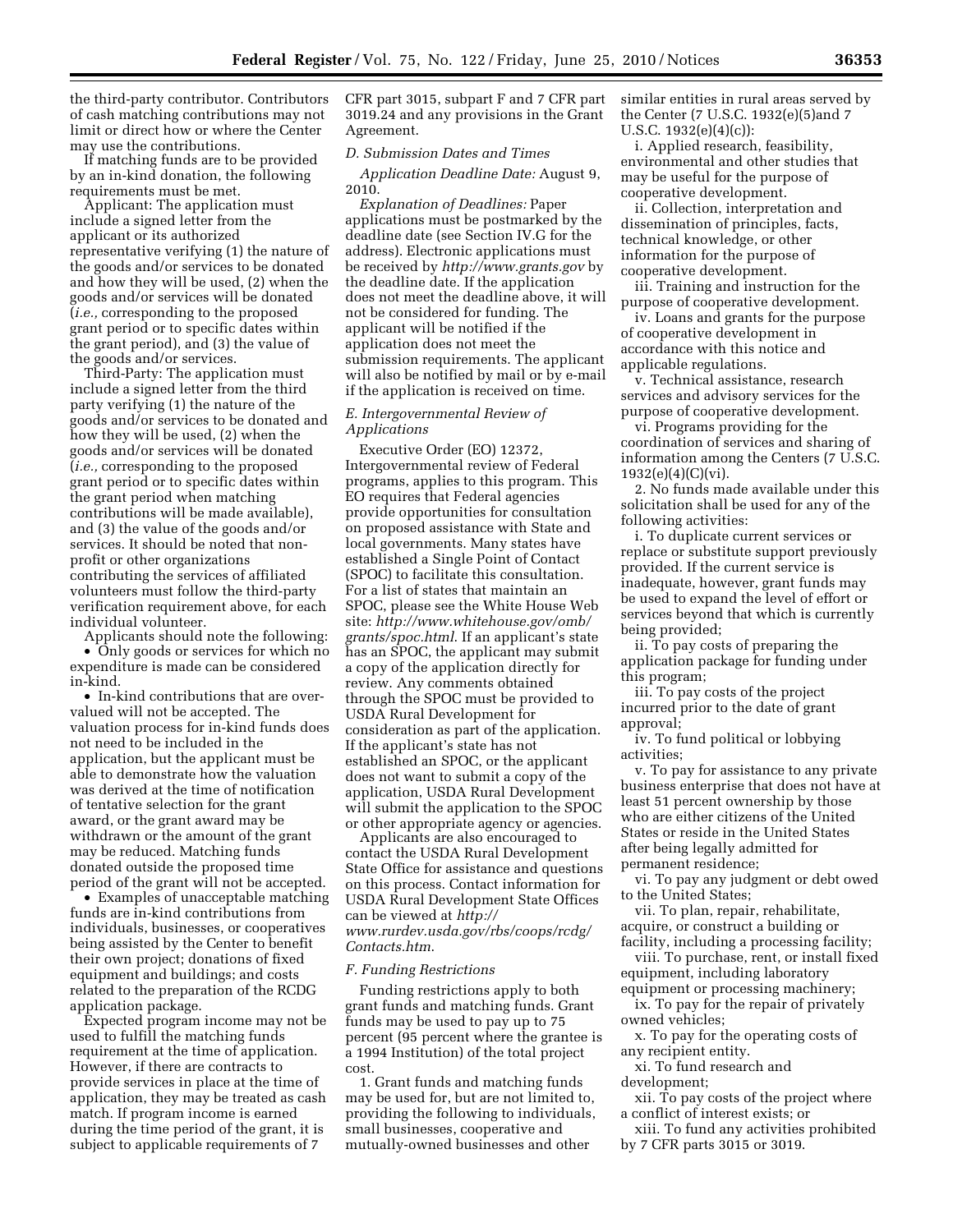# *G. Other Submission Requirements*

A paper application for a grant must be submitted to Cooperative Programs, Attn: RCDG Program, 1400 Independence Avenue, SW., Mail Stop 3250, Room 4016–South, Washington, DC 20250–3250. The phone number that should be used for courier delivery is (202) 720–8460. Electronically submitted applications must apply using the following Internet address: *http://www.grants.gov*. Applications may not be submitted by electronic mail, facsimile, or by hand-delivery. Each application submission must contain all required documents.

### **V. Application Review Information**

# *A. Proposal Evaluation Criteria*

All eligible and complete applications will be evaluated based on the following criteria. Evaluators will base scores only on the information provided or crossreferenced by page number in each individual evaluation criterion. The maximum amount of points available is 100. **Note:** Newly established or proposed Centers that do not yet have a track record on which to evaluate the following criteria should refer to the expertise and track records of staff or consultants expected to perform tasks related to the respective criteria. Proposed or newly established Centers must be organized well-enough at time of application to address its capabilities for meeting these criteria.

1. *Administrative capabilities in support of Center activities.* (maximum score of 10 points) The Agency will evaluate the application to determine whether the applicant demonstrates a proven track record in carrying out activities in support of development assistance to cooperatively and mutually owned businesses. At a minimum, applicants must discuss the following capabilities:

i. Financial systems and audit controls;

ii. Personnel and program

administration performance measures; iii. Clear written rules of governance;

and iv. Experience administering Federal grant funding, including but not limited

to past RCDG's. Applicants that discuss the Center's administrative capabilities and track record, versus those of umbrella or supporting institutions, such as universities or parent organizations, will score higher.

2. *Technical assistance and other services.* (maximum score of 15 points) The Agency will evaluate the applicant's demonstrated expertise in providing technical assistance and

accomplishing effective outcomes in rural areas to promote and assist the development of cooperatively and mutually-owned businesses. The applicant must discuss:

i. Their potential for delivering effective technical assistance:

ii. The types of assistance provided: iii. The expected effects of that

assistance; iv. The sustainability of organizations

receiving the assistance; and v. The transferability of its

cooperative development strategies and focus to other areas of the U.S.

Applicants that evidence effective delivery systems for cooperative development will score higher. Applicants that discuss the demonstrated expertise specific to the Center (as opposed to umbrella or supporting institutions such as universities or parent organizations) will score higher.

3. *Economic development.* (maximum score of 15 points) The Agency will evaluate the applicant's demonstrated ability to facilitate:

i. Establishment of cooperatives or mutually-owned businesses,

ii. New cooperative approaches, and iii. Retention of businesses, generation of employment opportunities or other factors, as applicable, that will otherwise improve the economic conditions of rural areas.

Applicants that provide statistics for historical and potential development and identify their role in economic development outcomes will score higher.

4. *Networking and regional focus.*  (maximum score of 10 points) The Agency will evaluate the applicant's demonstrated commitment to:

i. Networking with other cooperative development centers, and other organizations involved in rural economic development efforts, as well as,

ii. Developing multi-organization and multi-state approaches to addressing the economic development and cooperative needs of rural areas.

New or proposed Centers are expected to be developed enough to address this criteria.

5. *Commitment.* (maximum score of 10 points) The Agency will evaluate the applicant's commitment to providing technical assistance and other services to under-served and economically distressed areas in rural areas of the United States. Applicants that define and describe the underserved and economically distressed areas within their service area, provide statistics, and identify projects within or affecting these areas, as appropriate, will score higher.

6. *Work Plan/Budget.* (maximum score of 10 points) The work plan will be reviewed for detailed actions and an accompanying timetable for implementing the proposal. Clear, logical, realistic and efficient plans will result in a higher score. Budgets will be reviewed for completeness and the quality of non-Federal funding commitments. Applicants must discuss:

i. Specific tasks (whether it be by type of service or specific project) to be completed using grant and matching funds;

ii. How customers will be identified; iii. Key personnel; and

iv. The evaluation methods to be used to determine the success of specific tasks and overall objectives of Center operations.

The budget must present a breakdown of the estimated costs associated with cooperative development activities as well as the operation of the Center and allocate these costs to each of the tasks to be undertaken. Matching funds as well as grant funds must be accounted for in the budget.

7. *Qualifications of those Performing the Tasks.* (maximum score of 10 points) The Agency will evaluate the application to determine if the personnel expected to perform key tasks have a track record of:

i. Positive solutions for complex cooperative development and/or marketing problems; or

ii. A successful record of conducting accurate feasibility studies, business plans, marketing analysis, or other activities relevant to applicant's success as determined by the tasks identified in the applicants work plan; and

iii. Whether the personnel expected to perform the tasks are full/part-time employees of the applicant or are contract personnel. Applicants that evidence commitment/availability of qualified personnel expected to perform the tasks will score higher.

8. *Local support.* (maximum score of 10 points) The Agency will evaluate applications for previous and/or expected local support for the applicant, and plans for coordinating with other developmental organizations in the proposed service area or with state and local government institutions. Applicants that evidence strong support from potential beneficiaries and formal evidence of intent to coordinate with other developmental organizations will score higher. Support should be discussed directly within the response to this criterion. The applicant may also submit a maximum of 10 letters of support or intent to coordinate with the application. These letters should be included in Appendix B of the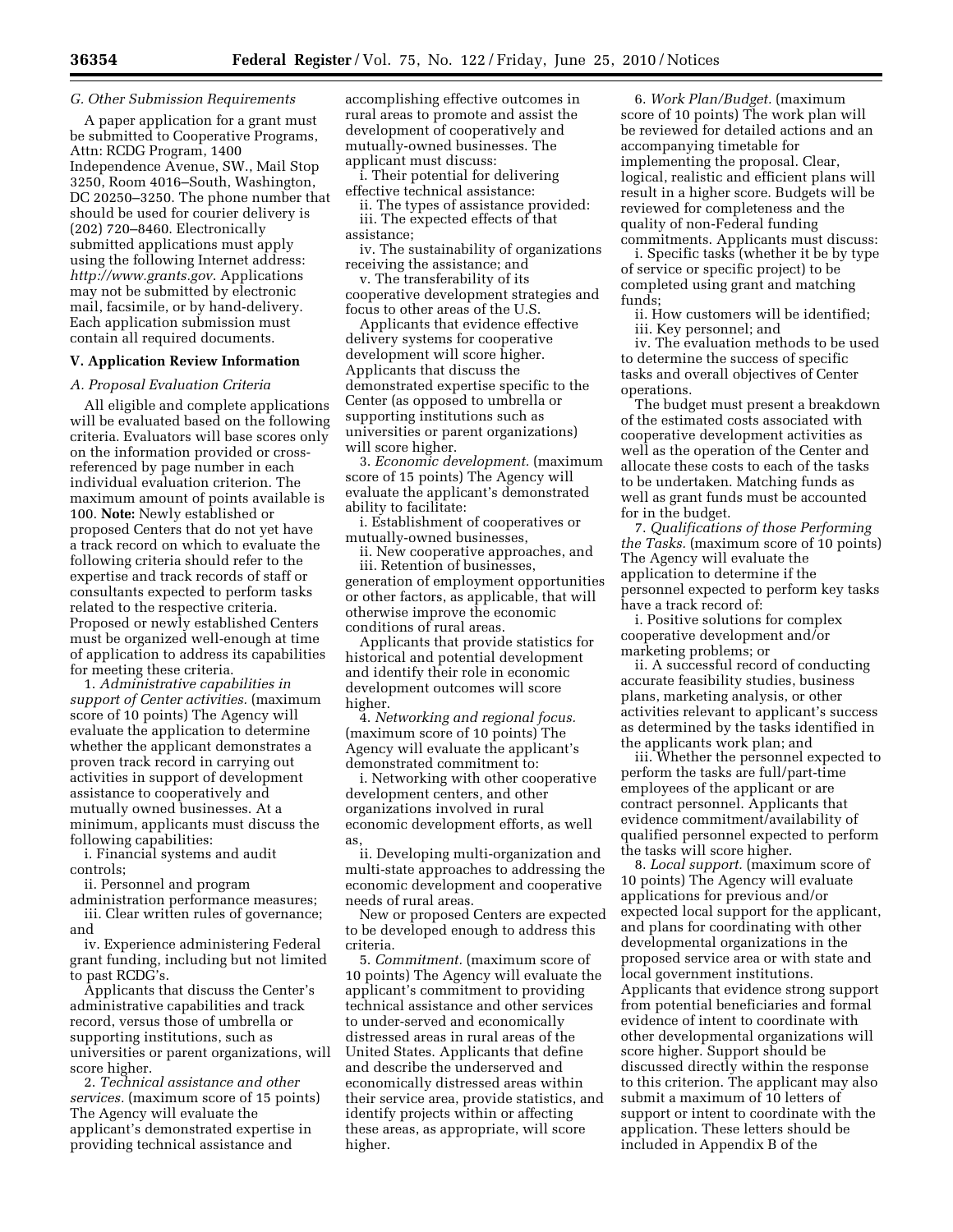application and will not count against the 40-page limit for the narrative.

9. *Future support.* (maximum score of 10 points) The Agency will evaluate the applicant's vision for funding its operations in future years. Applicants should document:

i. New and existing funding sources that support its goals;

ii. Alternative funding sources that reduce reliance on Federal, State, and local grants; and

iii. The use of in-house personnel for providing services versus contracting out for that expertise.

Applications that evidence vision and likelihood of long-term sustainability with diversification of funding sources and building in-house technical assistance capacity will score higher.

10. *Special Emphasis.* (maximum score 10 points) The Agency will evaluate the applicant's demonstrated ability to implement projects designed to help cooperatives and mutuallyowned businesses to create wealth in rural communities so that they are selfsustaining, repopulating, and thriving economically, using the following key USDA strategies:

vi. Local and regional food systems as a strategy for encouraging production agriculture and related industries in new wealth creation;

vii. Renewable energy generation, energy conservation, and/or climate change adaptation or mitigation as strategies for quality job creation;

viii. Use of broadband and other critical infrastructure as a strategy to facilitate local entrepreneurship and expansion of market opportunities for small businesses;

ix. Access to capital in rural areas as a strategy to ensure continuous business development and job creation/retention; and

x. Innovative utilization of natural resources as a strategy to expand business opportunities.

## *B. Review and Selection Process*

The Agency will screen all of the proposals to determine whether the application is eligible and sufficiently responsive to the requirements set forth in this notice to allow for an informed review.

The Agency will evaluate applications using a panel of qualified reviewers who will score the applications in accordance with the point allocation specified in this notice. Applications will be submitted to the Administrator in rank order, together with funding level recommendations.

# *C. Anticipated Announcement and Award Dates*

Award Date: The announcement of award selections is expected to occur on or about August 16, 2010.

## **VI. Award Administration Information**

# *A. Award Notices*

Successful applicants will receive a notification of tentative selection for funding from USDA Rural Development. Applicants must comply with all applicable statutes and regulations before the grant award will be approved. Unsuccessful applicants will receive notification by mail, including appeal rights, as appropriate. Consolidated comments for reviewed applications will be made available.

## *B. Administrative and National Policy Requirements*

7 CFR parts 3015, 3019, and 4284 are applicable to this program. To view these regulations, please see the following Internet address: *http:// www.access.gpo.gov/nara/cfr/cfr-tablesearch.html.* 

The following additional requirements apply to grantees selected for this program:

• Grant Agreement.

• Letter of Conditions.

• Form RD 1940–1, "Request for Obligation of Funds.''

• Form RD 1942–46, ''Letter of Intent to Meet Conditions.''

• Form AD–1047, ''Certification Regarding Debarment, Suspension, and Other Responsibility Matters-Primary Covered Transactions.''

• Form AD-1048, "Certification Regarding Debarment, Suspension, Ineligibility and Voluntary Exclusion-Lower Tier Covered Transactions.''

• Form AD-1049, "Certification Regarding Drug-Free Workplace Requirements (Grants).''

• Form RD 400-4, "Assurance Agreement.''

• RD Instruction 1940–Q, Exhibit A– 1, ''Certification for Contracts, Grants and Loans,'' including Standard Form (SF) LLL, ''Disclosure of Lobbying Activities.''

Compliance with the National Environmental Policy Act

This Notice of Funds Availability (NOFA) has been reviwed in accordance with 7 CFR Part 1940, subpart G, ''Environmental Program.'' Rural Development has determined that an Environmental Impact Statement is not required because the issuance of regulations and instructions, as well as amendments to them, describing administrative and financial procedures for processing, approving, and

implementing the Agency's financial programs is categorically excluded in the Agency's NEPA regulation found at 7 CFR 1940.310(e) of Subpart G, Environmental Program. Thus, in accordance with the National Environmental Policy Act (NEPA) of 1969 (42 U.S.C 4321–4347), Rural Development has determined that this NOFA does not constitute a major Federal action significantly affecting the quality of the human environment. Furthermore, individual awards under this NOFA are hereby classified ad Categorical Exclusions according to 1940.310(e), the award of financial assistance for planning purposes, management and feasibility studies, or environmental impact analyses, which do not require any additional documentation.

Additional information on these requirements can be found at *http:// www.rurdev.usda.gov/rbs/coops/rcdg/ rcdg.htm.* 

Reporting Requirements: Grantees must provide USDA Rural Development with an original or electronic copy that includes all required signatures of the following reports. The reports should be submitted to the Agency contact listed on the Grant Agreement and Letter of Conditions. Failure to submit satisfactory reports on time may result in suspension or termination of the grant.

1. Form SF–425. A ''Federal Financial Report,'' listing expenditures according to agreed upon budget categories, on a semi-annual basis. Reporting periods end each March 31 and September 30. Reports are due 30 days after the reporting period ends.

2. Semi-annual performance reports that compare accomplishments to the objectives stated in the proposal. Identify all tasks completed to date and provide documentation supporting the reported results. If the original schedule provided in the work plan is not being met, the report should discuss the problems or delays that may affect completion of the project. Objectives for the next reporting period should be listed. Compliance with any special conditions on the use of award funds should be discussed. The report should also include a summary at the end of the report with the following elements to assist in documenting the annual performance goals of the RCDG program for Congress.

• Number of groups who are not legal entities assisted.

• Number of businesses that are not cooperatives assisted.

• Number of cooperatives assisted.

• Number of businesses incorporated that are not cooperatives.